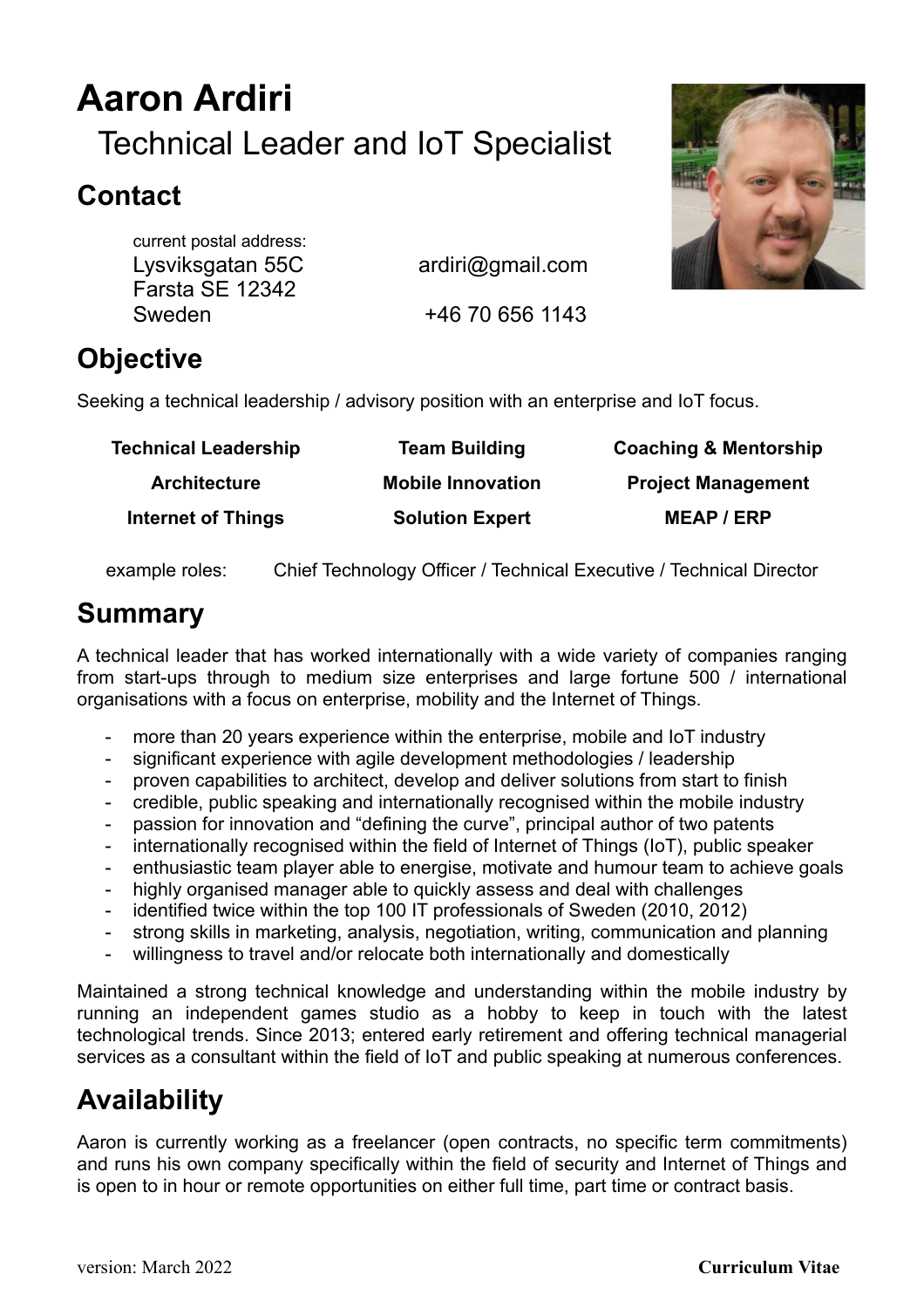## **Professional Experience**

### 2017+ Chief Executive Officer RIoT Secure AB

RIoT Secure is a technology provider within the IoT (Internet of Things) industry - providing a range of technologies from cryptographic technology optimised for low-powered resource constrained devices, network agnostic developer modules through to a complete device lifecycle management platform tailored specifically to the requirements of any IoT ecosystem.

A key member of the management team, founded the company inspired by many years of research and development with hands-on-experience with IoT projects in multiple fields around security within the Internet of Things ecosystem - a major concern for both the consumer and enterprise market, with over 75 billion devices expected to be online by 2025.

The platform is capable of providing a secure end-to-end communication channel while delivering firmware updates over-the-air for various families (avr, ARM, PIC et al) of resource constrained micro-controllers that have no or vendor-tied solutions for lifecycle management.

Single handedly developed a complete device lifecycle management middle-ware solution for resource constrained devices; with a FreeRTOS based C++ embedded client using an optimised protocol to exchange data between device and cloud interfacing with REST API's for resource management complete with a management console written in JavaScript ES5.

Active customers include SAS Ground Services (Sweden) and Comau Robotics (Italy) in both cases a custom industrialised PCB was designed providing the bridge between the platform and the customers own micro-controller and communications end-point in the cloud.

#### **EMPLOYMENT DUTIES:** Technical Leadership

Project Development Management Principal Solution Architect Research and Development

- Telematics Hardware Design (PCB)
- Embedded Firmware Development
- Cloud Solution with REST API

#### 2015+ Founder Founder RIoT International

RIoT International is a technology enabler within the Internet of Things (IoT) industry providing a full ranges of consultancy services covering technology management, hardware prototyping, software development and go-to-market product lifecycle expertise.

**EMPLOYMENT DUTIES:** Technical Leadership Coaching and Mentorship Project Management Software and Hardware Prototyping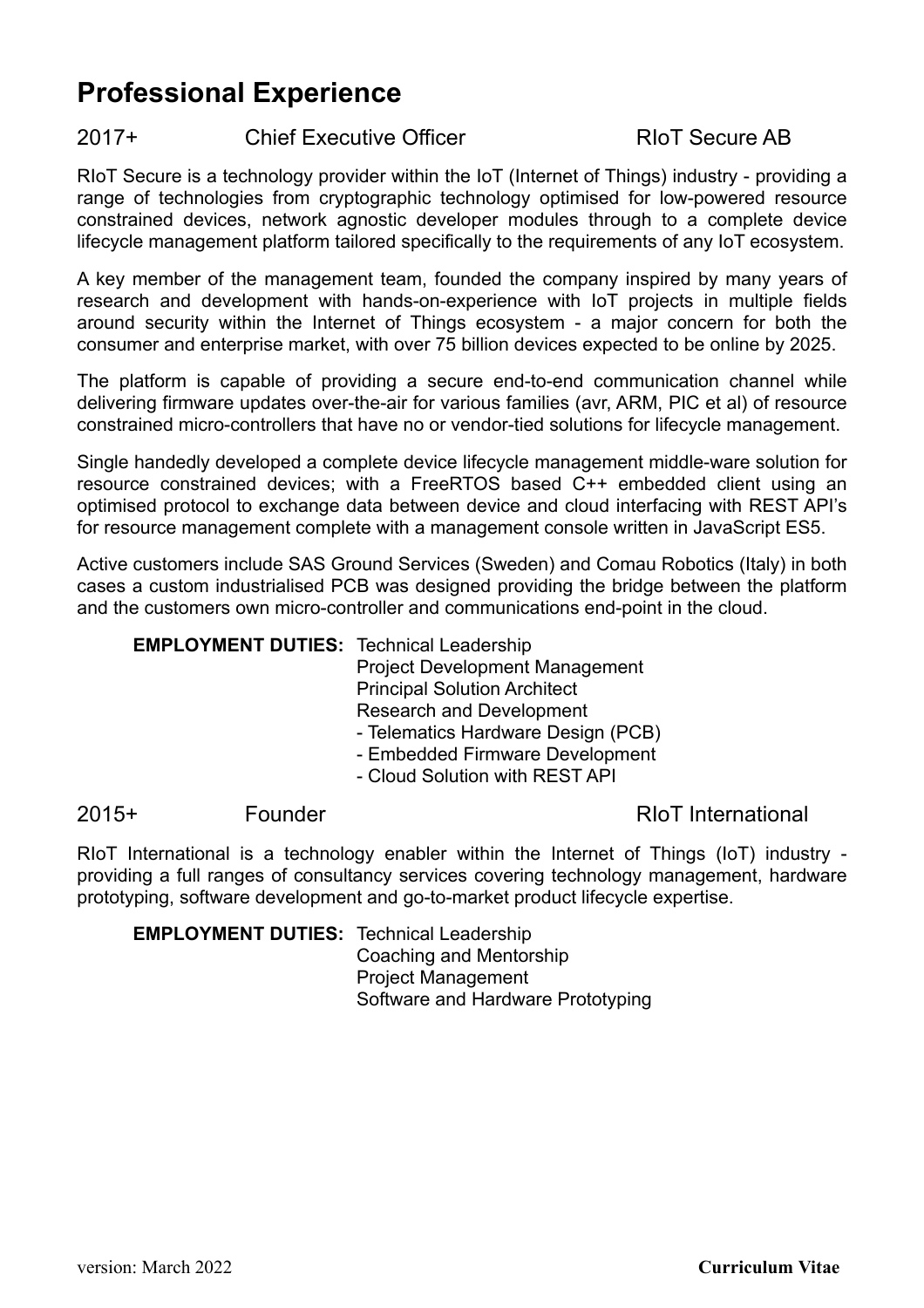### PREVIOUS EMPLOYMENT

#### 2014-2015 Chief Technology Officer Evothings AB

Evothings is a mobile application enabler for the IoT industry helping developers and technology players in need of creating mobile applications and services interfacing with their technologies. Evothings is open source, enables the creation of efficient integration points and offers an easy-to-use mobile application development suite.

A key member of the senior management team with a strong community focus within the Internet of Things (IoT) field, identifying trends in the market, experimenting and hacking embedded technologies as they appear and manage a team of developers building a quick and easy to use IoT mobile device application prototype platform called Evothings Studio.

**EMPLOYMENT DUTIES:** Technical Leadership Product Development Management Concept Prototype Development

### 2012-2013 Principal Developer Evangelist BlackBerry

BlackBerry is a designer, manufacturer and marketer of wireless solutions for the worldwide mobile communications market providing devices and mobile device management services.

A key contributor to the developer relations' team with the launch of the BlackBerry 10 mobile platform – organising and presenting at a number of developer events in over forty countries within the EMEA region, leading a team of evangelists and quickly became recognised as the face of BlackBerry 10 within the development community.

**EMPLOYMENT DUTIES:** Event Organisation Team Leadership and Mentoring Technical Evangelism (BlackBerry 10) - EMEA

| 2010-2012 Technical Director, Enterprise | Research In Motion |
|------------------------------------------|--------------------|
| VP of Development                        | ubitexx GmbH       |

ubitexx GmbH developed and distributed over-the-air mobile device management and security solutions for enterprises with a cross platform focus in the German speaking market.

The principal architect of the Universal Device Server (UDS) component of the BlackBerry service engine – a cloud based cross-platform mobile device management (MDM) solution to complement the proprietary BlackBerry Enterprise Service (BES) integrating with third party solutions and technologies that was originally targeted for the BlackBerry device platform.

As a key member of the management team within ubitexx GmbH, was responsible for the technical due diligence of the platform resulting in the acquisition of the company by Research In Motion on 31.05.2011 with a two-year stay to ensure technical transition.

#### **EMPLOYMENT DUTIES:** Technical Leadership

Principal Solution Architect Technical Due Diligence of ubitexx GmbH acquisition Development Process Management (agile / SCRUM)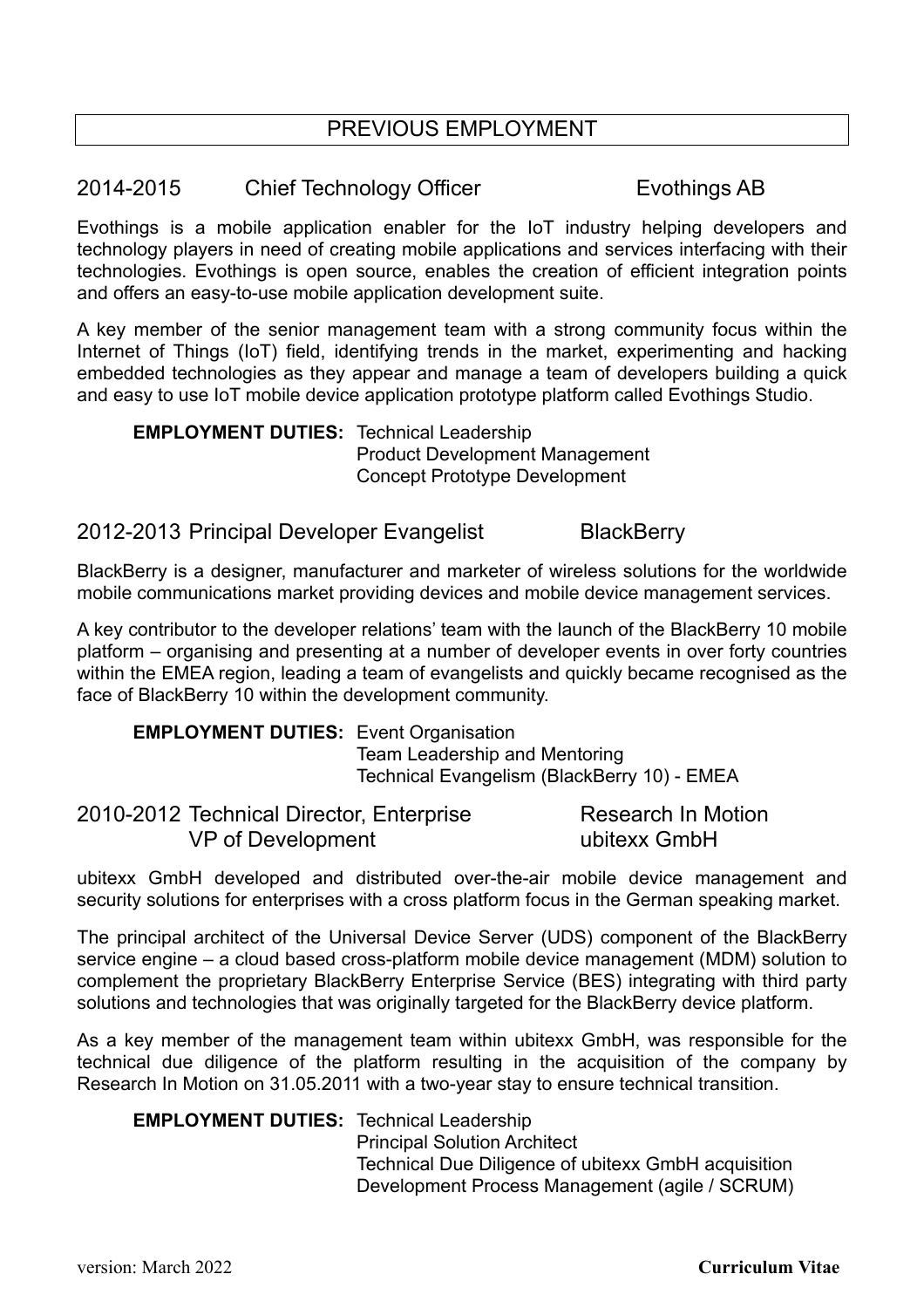2008-2010 Chief Technology Officer Appear Networks AB

Appear Networks AB is a leading provider of context-aware software infrastructure designed to power the next generation of mobile applications and services using situational information (context) to eliminate information overload and ensure mobile workforce end-users have the information they need, when and where they need it.

Provided technical leadership and vision to engineer the next generation of mobile enterprise application platform (MEAP) utilising context awareness to integrate into existing backend technical solutions to provide a revolutionary simple to use end-user platform for enterprise workers. Involved in a number of high profile European Union FP6/FP7/EUREKA projects (MIDAS, SIMS, CAMPUS) and SITA (a multinational technology provider in airline industry); providing project management and technical input during all phases from the project bid submission through to product delivery to the customer.

**EMPLOYMENT DUTIES:** Technical Leadership Mobility Innovation Vision Research and Development Manager Product Owner (Scrum – Agile Methodologies)

### 2001-2008 Chief Technology Officer MedHand International AB

MedHand International AB produced the Dr Companion™ product; a patented professional working tool for physicians and medical personnel available on mobile and desktop platforms.

Designed and implemented multiple iterations of a patented mobile medical publishing and distribution platform, with "over the air" synchronisation for content updates and a secure digital rights management (DRM) within a cross-platform environment that has been labeled as "way ahead of its time" existing prior to existing eBook. Included a deep technical role for securing content licensing from some of the worlds renowned providers of medical literature (Oxford University Press, McGraw Hill, Elsevier, Wiley and Sons, Wolters Kluwer) and various local content providers (United Kingdom and Sweden) to provide an "all-in-one" mobile medical reference solution for doctors both regionally and worldwide.

**EMPLOYMENT DUTIES:** Technical Leadership Principal System Architect Publishing and Content License Acquisition Development and Innovation Manager

1999-2021 self-employed (hobby)

Known for "making the impossible, possible" recognised as a serious low-level developer, for reverse engineering and writing system hacks on a variety of mobile platforms. Pioneered and created the SHARK development kit - a cross-platform development environment utilizing a single source code base using abstraction across devices.

**EMPLOYMENT DUTIES:** Mobile Development Consultancy / Game Development Services Digital Rights Management Concept Prototype Development Publishing and License Acquisition

1998-2002 Lecturer / Research Assistant Högskolan i Gävle 1999-2000 Senior Software Engineer CitiKey AB 1998 Java Engineer H.O.T.S. Ltd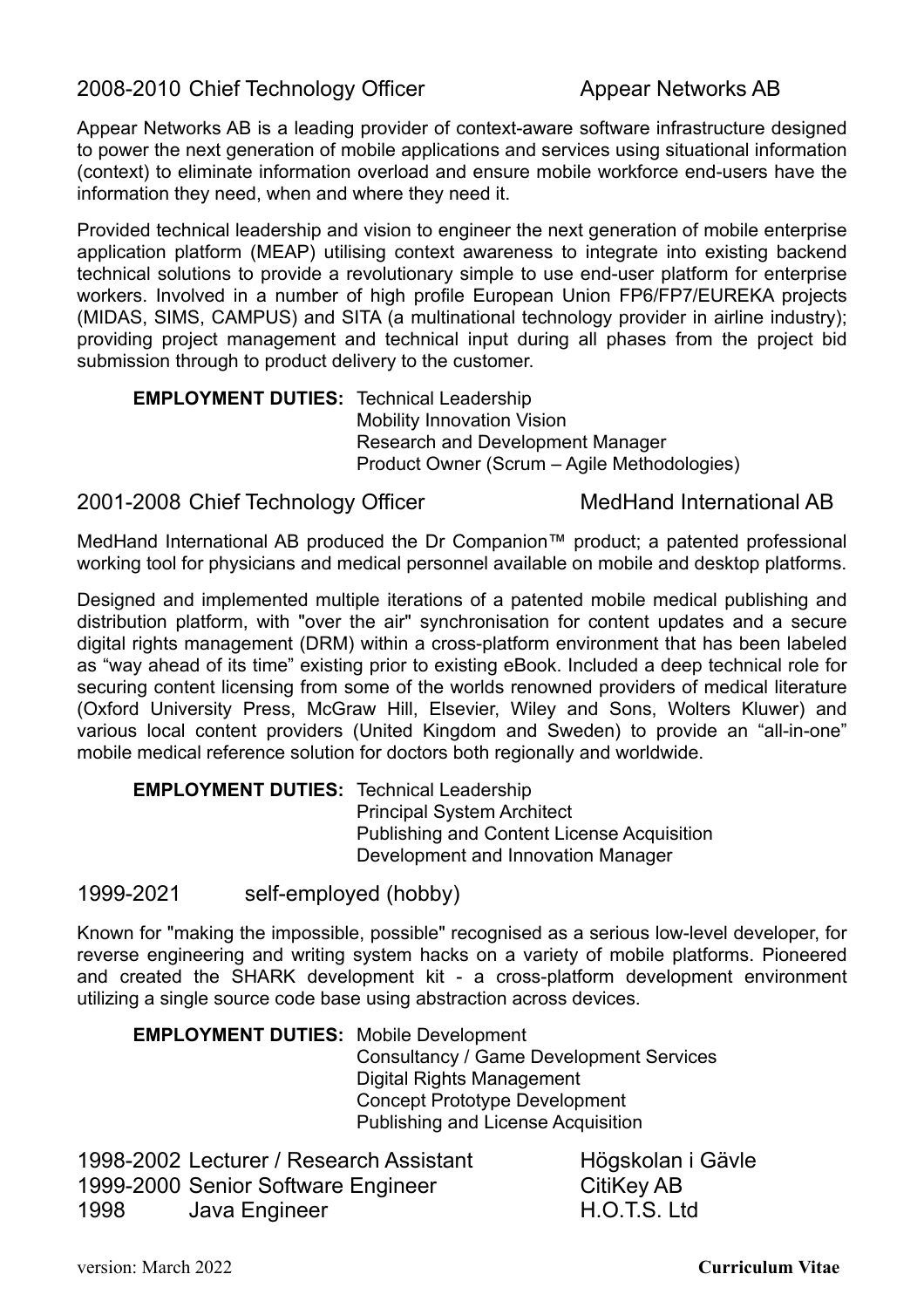|      | 1997-1998 Software Engineer   | <b>ADI Limited</b>     |
|------|-------------------------------|------------------------|
|      | 1996-1997 Statistical Analyst | University of WA       |
| 1995 | Software Engineer (Contract)  | Sigma Systems Pty Ltd. |

Stockholm, Sweden Melbourne, Australia Stockholm, Sweden Stockholm, Sweden Stockholm, Sweden Stockholm, Sweden Stockholm, Sweden

10+ years old - positions shown for informational purposes only (no longer relevant).

## **Advisory / Board Member**

| $2017+$ | <b>RioT Secure AB</b>                  |
|---------|----------------------------------------|
| $2013+$ | <b>KISS Digital Media</b>              |
|         | 2017-2021 GreatSway Enterprises        |
|         | 2015-2017 Biosync Technology AB        |
|         | 2015-2015 Evothings AB                 |
|         | 2012-2017 Kocoverk Mobile Tech Limited |
|         | 2002-2011 MedHand International AB     |

**Education** 

| 1993-1996 Bachelor of Science (Computing)<br><b>Curtin University of Technology</b> | Perth, Australia    |
|-------------------------------------------------------------------------------------|---------------------|
| 1991-1992 High School Diploma                                                       | Perth, Australia    |
| Morley Senior High School                                                           | TEE 408 / TER 98.05 |

## **Certifications**

- 2013 Certified BlackBerry 10 Native Builder Munich, Germany
- 2010 Certified HP webOS Developer San Jose, USA
- 2008 Certified Scrum Product Owner Stockholm, Sweden
- 2003 Certified Palm OS Developer Munich, Germany
- 
- 1999 Java Certified Developer Gävle, Sweden<br>1997 Oracle Database Administrator Sydney, Australia 1997 Oracle Database Administrator

## **Awards**

1989-1992 Australian Mathematics Competition 1989-1990 Australian Computing Competition

## **Publications**

| 2021 | The Internet of Disconnected Things       | <b>Principal Author</b>    |
|------|-------------------------------------------|----------------------------|
| 2017 | Mobile Developers Guide to Galaxy         | Contributing Author (IoT)  |
| 2000 | Palm OS: Software Protection              | <b>Principal Author</b>    |
| 1999 | Security in Set-Top Boxes                 | <b>Principal Author</b>    |
| 1999 | <b>GENTEX: Genetic Algorithm Textures</b> | <b>Contributing Author</b> |

version: March 2022 **Curriculum Vitae**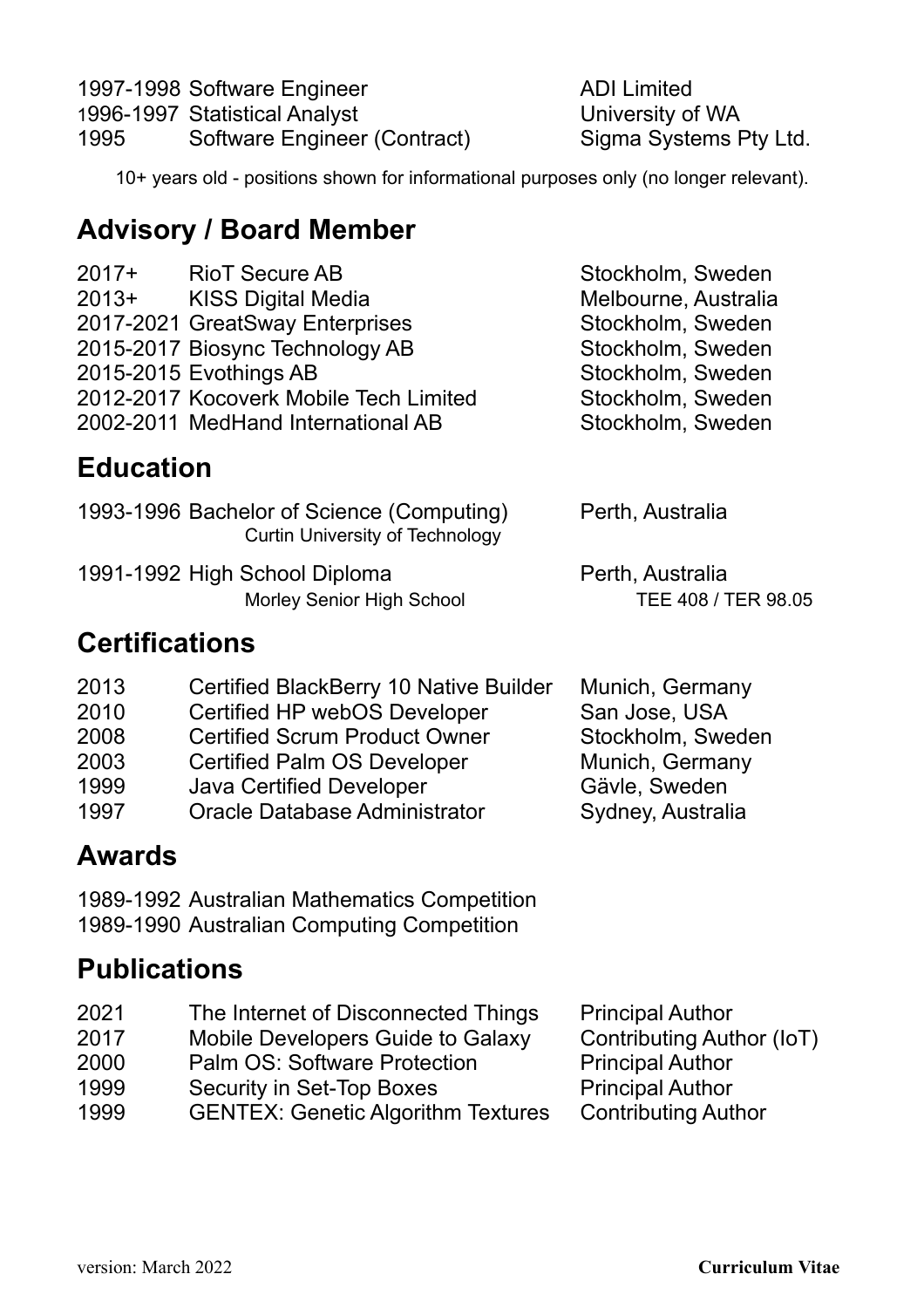## **Patents / Innovations**

### METHOD FOR RENDERING INFORMATION ON A DISPLAY

United States Patent US 7,937,656 B2, Issued May 3, 2011

The method is for rendering information on a display, comprising. Content components in a container are provided. A content handler (style sheet) is used to transform the content components. A key word in the content component is identified. A real time link is provided between the key word and an outside source. A screen size of a display unit is determined. A size of a first display is adjusted by only displaying a complete content of a first level of the content components and a link to a second level. The link is activated to display a complete content of the second level and a link to the second level.

<http://patft.uspto.gov/netacgi/nph-Parser?patentnumber=7937656>

### SYSTEM AND METHOD FOR WIRELESS DEVICE CONFIGURATION

United States Patent US 9,756,501 B2, Issued Sep 5, 2017

A method for managing policies for groups of wireless devices, associated with a corresponding one of multiple different wireless device platforms comprising collecting for all platforms a set of configurations and policies supported by the platforms, and generating a master set of device agnostic rule definitions from the collected configurations and policies, the rules being defined without regard to constraints on the configuration settings governed by the multiple different wireless device platforms.

http://patft.uspto.gov/netacgi/nph-Parser?patentnumber=9756501

## **Speaking Engagements**

#### 2022 Arduino Week (Day 4: Arduino Pro) Turin, Italy (remote)

Invited to give a live interview on RIoT Secure's device lifecycle management platform specifically targeting resource constrained micro-controllers; showcasing a customer deployment with Scandinavian Airlines ground service handling at Stockholm, Arlanda airport. The topics focused on industrial solutions that utilize Arduino technology.

### 2022 Embedded Day - Must High Tech Expo Paris, France (remote)

Invited to give a presentation on The Internet of Disconnected Things, highlighting a approach to the architecture and development of Things to minimize the surface attack area in turn providing security against third party intrusion and hackers. The principles form the foundations and are applied within RIoT Secure's device lifecycle management platform.

#### 2021 Data Science Seminars Tartu, Estonia (remote)

Invited to give a presentation on The Internet of Disconnected Things, highlighting a approach to the architecture and development of Things to minimize the surface attack area in turn providing security against third party intrusion and hackers. The principles form the foundations and are applied within RIoT Secure's device lifecycle management platform.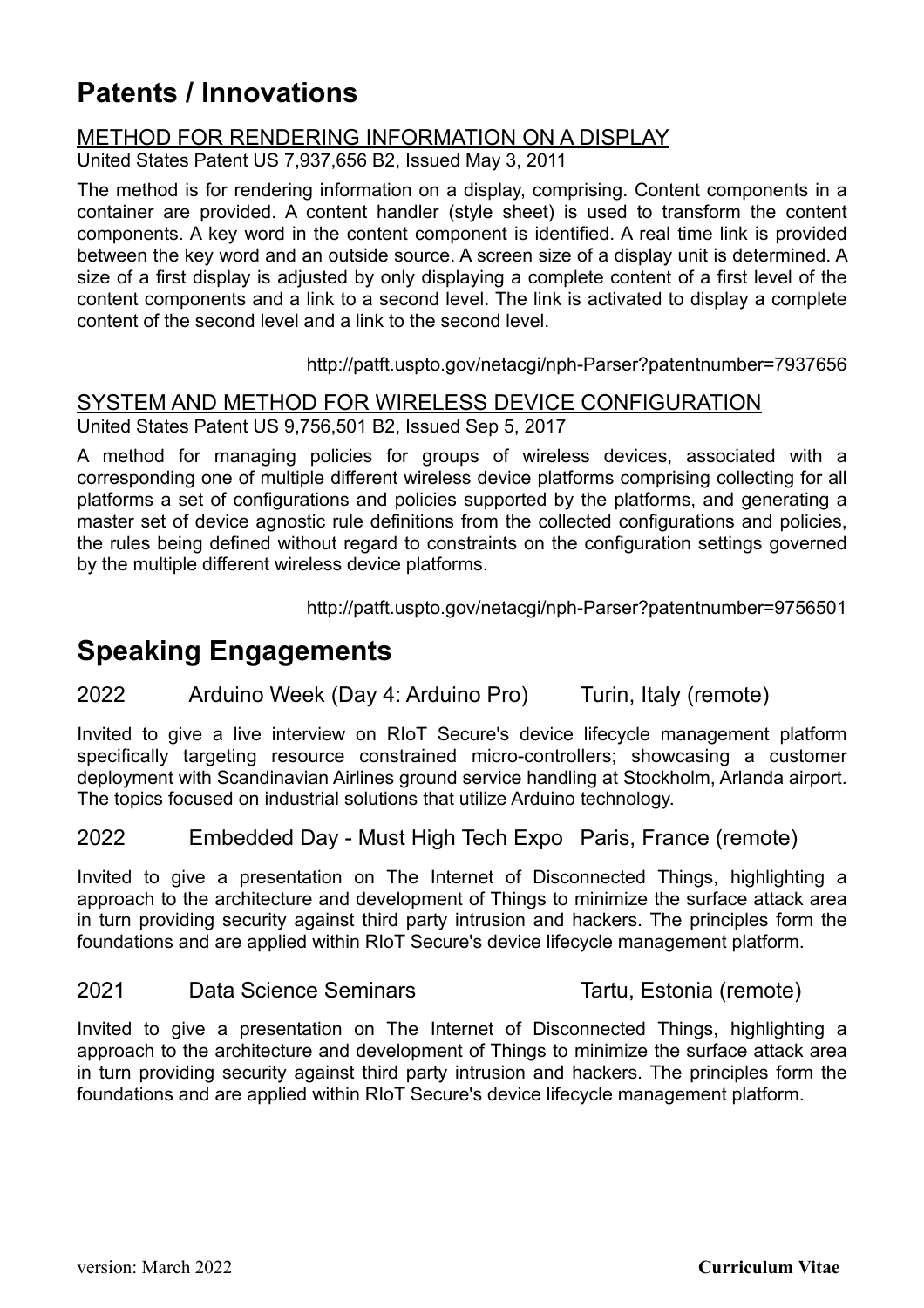2018 Oracle Code Shenzhen, China

2018 Oracle Code Singapore, Singapore, Singapore

Invited to give a luminary keynote covering a quick history of technology while inspiring developers to follow their dreams and be persistent through failure to reach success. Focus on the Internet of Things highlighting security issues and potential solutions to the problem, such as the lifecycle of IoT devices and a small plug for RIoT Secure AB.

| 2018 | jFokus loT 2018           | Stockholm, Sweden |
|------|---------------------------|-------------------|
| 2017 | <b>Nordic IT Security</b> | Stockholm, Sweden |

Invited to give a presentation on Secure IoT Device Lifecycle Management, highlighting the challenges and compromises made to build a device agnostic secure end-to-end device management solution for the complete lifecycle of IoT devices - covering provisioning, monitoring and OTA updates through to eventual decommission.

2015 iFokus IoT 2015 Stockholm, Sweden 2014 NDC: One day of Internet of Things Oslo, Norway

Invited to give a presentation on the feasibility of security within micro-controllers with a specific focus on IoT - covering performance measurements of implementing RSA and secure random functions on various Arduino compatible boards in addition to reviewing current concerns and other community efforts around IoT security.

#### 2014 Hyper Island Stockholm, Sweden

Invited to give a guest workshop focused on the growing Internet of Things market segment for students within the Mobile Creative program - a quick introduction to IoT, concerns and applications within vertical markets coupled with a hands on project exploring two way communication between a mobile device and an Arduino micro-controller using BLE.

### 2012-2013 BlackBerry Jam Events 40+ countries, EMEA

A key member of the developer relations' team focusing on developer awareness and launch of the BlackBerry 10 mobile operating system – a wide range of attendees (30-2000+) focusing on keynote presentations, user experience and in depth technical discussions.

| 2011 | HP, Inc – formally Palm, Inc | London, United Kingdom |
|------|------------------------------|------------------------|
| 2010 | Palm, Inc                    | Sunnyvale, USA         |

Invited to speak at the first Palm Developer Day focusing on getting started with game development using the SDL library [\(Simple Directmedia Layer\)](http://libsdl.org), a toolkit provided within the PDK development environment for the Palm Pre™ and Palm Pixi™ devices.

[http://developer.palm.com/index.php?option=com\\_content&view=article&id=2062](http://developer.palm.com/index.php?option=com_content&view=article&id=2062)

| 2010 | SEB (Scandinavian Private Banking) | London, United Kingdom |
|------|------------------------------------|------------------------|
| 2010 | SEB (Scandinavian Private Banking) | Stockholm, Sweden      |

Invited to speak at two events hosted by SEB (Scandinavian Private Banking) to discuss the state of mobile platforms - specifically identifying the various operating systems available and their maturity, which target groups exist, what is the relevance of press/hype and what are the new trends coming into play that will influence them moving forward?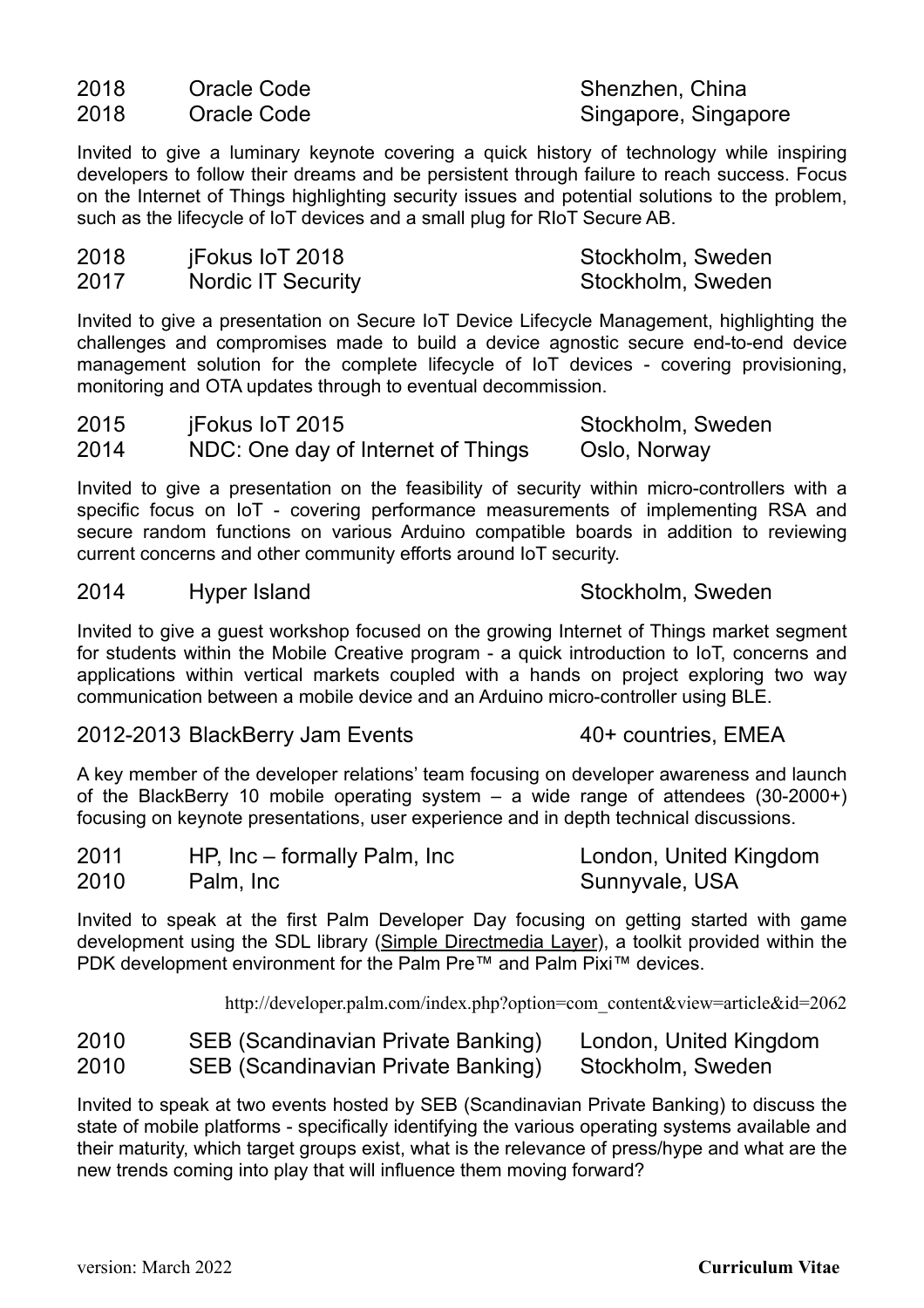### 2010 TiE Nordic Workshop Stockholm, Sweden

Invited regularly to speak at a number of workshops focused around development and go-tomarket strategies covering business driven elements such as getting started, development strategies, promotion/marketing and monetisation of software on emerging mobile platforms. The events are hosted to inspire new entrepreneurs in the Nordics.

#### 2010 IDG Mobility World 2010 Stockholm, Sweden

Invited as an expert to participate on a panel discussing mobile platform fragmentation – will iPhone, Android, Windows Mobile or Symbian become dominant players in the mobile space; or will fragmentation continue within the mobile space?

<http://www.idg.se/1.281163>

#### 2009 Excitera Mobile Cup **Stockholm, Sweden**

Invited to speak at a workshop focused around development and go-to-market strategies around the iOS platform. An event specifically hosted for a select group of students from the Stockholm School of Economics and The Royal Institute of Technology (KTH).